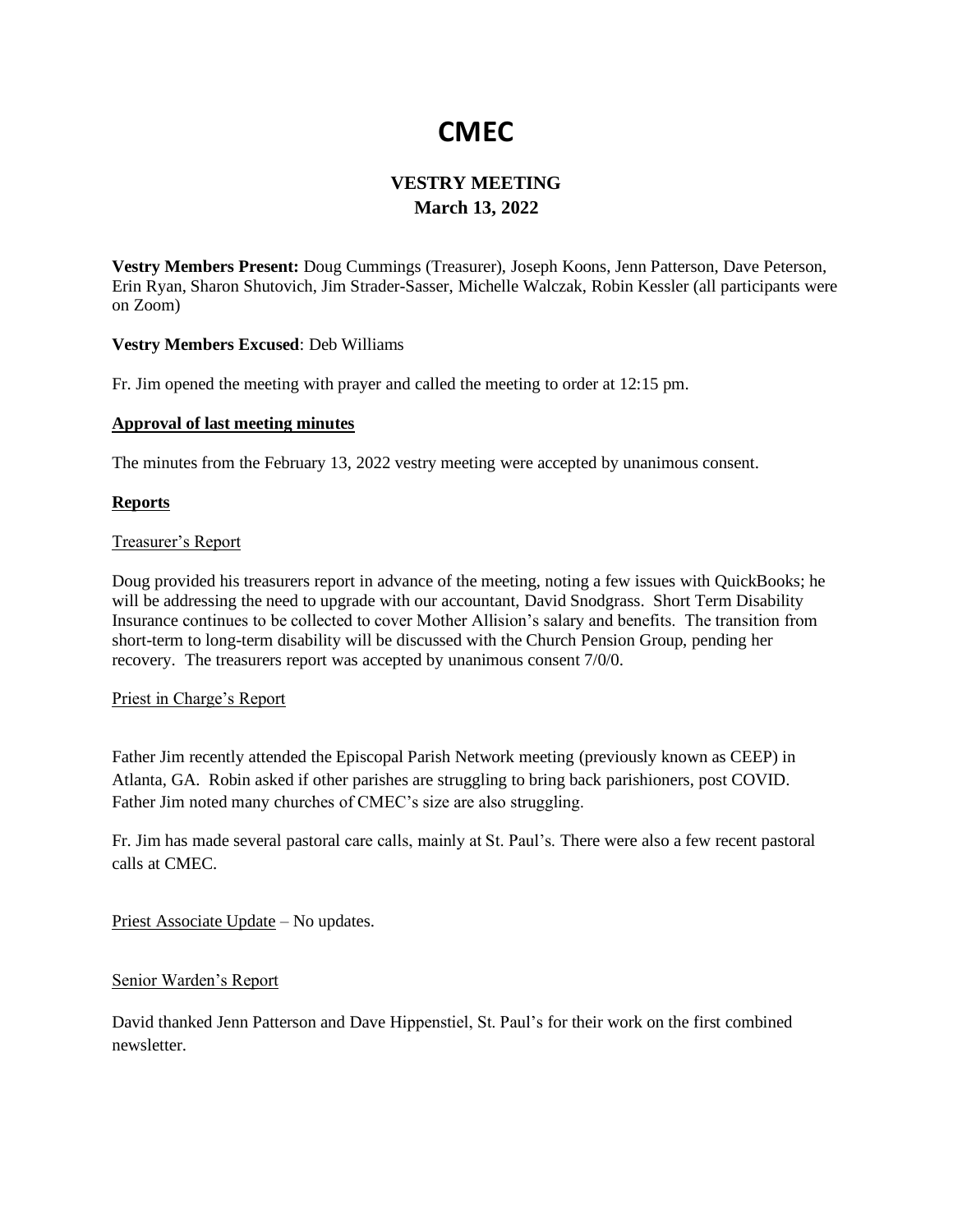Dave questioned the issue with the camera system, which will be evaluated within the next week for repairs, pending a request for a service call.

# Junior Warden's Report

Michelle reported that Lezzer's is in the process of checking on the parts for the Pine Street door, the order for the Market St. handicapped access is in progress. She is also waiting for the estimate on the West doors.

Michelle still has not found anyone for snow removal. Someone shoveled the East Market street on March 12<sup>th</sup>. Michelle's daughter, Maddie removed the snow from the Pine Street sidewalks.

The front door lock at the Rectory has been repaired, thanks to Father Jim.

Michelle will discuss rectory heating and air needs with Fr. Jim in the near future.

# **Committee Chair Reports**

Mission and Outreach – No update. Sharon thanked everyone for their support of her friends in Ukraine.

Hospitality – Tentatively planning a May Day brunch, Sunday, May 1<sup>st</sup>. Becky and Robin cleaned the community room/cabinets, all items are now organized and labeled. The kitchen will be reorganized at a later time.

Finance - No further updates.

Shaped by Faith – The Erin reported the committee is still looking for space to relocate the diaper bank. Only 5 families were served at the diaper bank on March  $12<sup>th</sup>$  due to the weather, so it will be opened again next Saturday, March 19<sup>th</sup>.

Youth/Worship – No updates.

Newsletter – The first newsletter was successfully distributed to both parishes.

Advertising /Video Productions – No live streaming until the video system is repaired. The Bloomsburg radio station reached out to Father Jim about advertising for Easter services. He will reach out to them for an estimate, then follow-up with the vestry.

#### **Old Business**

Cemetery Repairs – The cemetery fence has been repaired. Dave has contacted Victor Koons to have the signs installed.

Holy Week – Father Jim discussed a tentative schedule for Holy Week, pending the availability of a supply priest. He will distribute a schedule to both parishes once finalized.